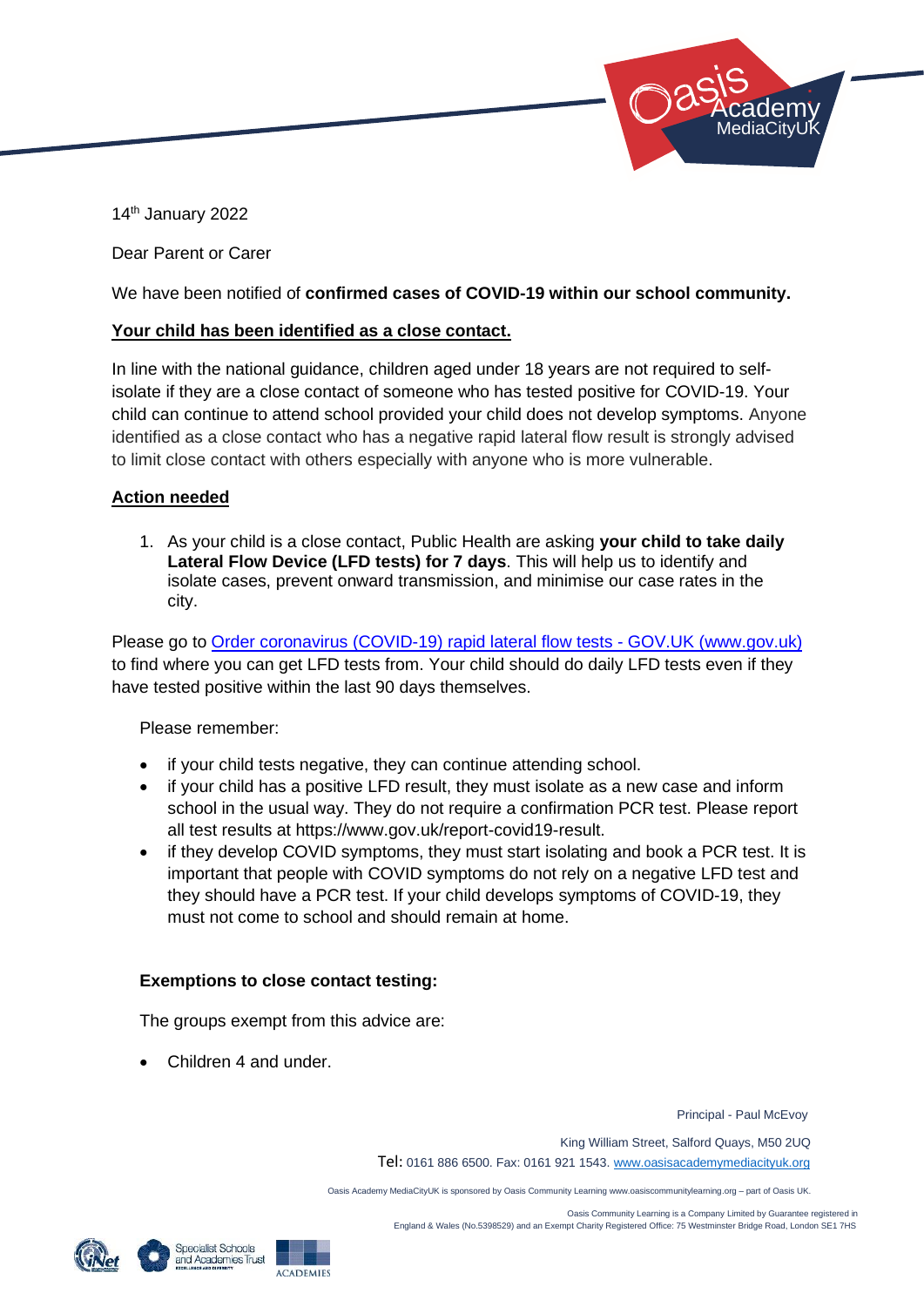

• Children who attend SEND schools, if they are unable to test – please let school know if someone tests positive in your household

### • **Routine LFD asymptomatic testing**

We strongly encourage parents to support their children to test at home **twice a week** and to register their results, even when negative. This important testing helps to pick up the infection early, preventing further spread, keeping families, friends and schools protected from COVID.

### **If a PCR test or lateral flow test is positive, they must isolate for 10 days.**

## **What to do if your child develops symptoms of COVID-19**

If your child develops symptoms of COVID-19, they must isolate, and you should arrange a test for your child via<https://www.gov.uk/guidance/coronavirus-covid-19-getting-tested> or by calling **119**.

- If the test result is positive, your child will be required to self-isolate for a period of 10 days from the day that their symptoms started. Please inform us if your child has a positive test result.
- Your child may be able to end their self-isolation period before the end of the 10 full days. They can take an LFD test from 6 days after the day symptoms starting (or the day their test was taken if they did not have symptoms), and another LFD test on the following day (day 7). The second LFD test should be taken at least 24 hours later. If both these test results are negative, and they do not have a high temperature, they may end self-isolation after the second negative test result. For an example and diagram explaining further please visit the stay at home guidance: [https://www.gov.uk/government/publications/covid-19-stay-at-home-guidance/stay](https://www.gov.uk/government/publications/covid-19-stay-at-home-guidance/stay-at-home-guidance-for-households-with-possible-coronavirus-covid-19-infection)[at-home-guidance-for-households-with-possible-coronavirus-covid-19-infection](https://www.gov.uk/government/publications/covid-19-stay-at-home-guidance/stay-at-home-guidance-for-households-with-possible-coronavirus-covid-19-infection)
- If your child's initial PCR test result is negative, they can continue with their normal activities if they are well enough to do so.

Principal - Paul McEvoy

King William Street, Salford Quays, M50 2UQ

Tel: 0161 886 6500. Fax: 0161 921 1543[. www.oasisacademymediacityuk.org](http://www.oasisacademymediacityuk.org/)

Oasis Academy MediaCityUK is sponsored by Oasis Community Learning www.oasiscommunitylearning.org – part of Oasis UK.

 Oasis Community Learning is a Company Limited by Guarantee registered in England & Wales (No.5398529) and an Exempt Charity Registered Office: 75 Westminster Bridge Road, London SE1 7HS





**ACADEMIES**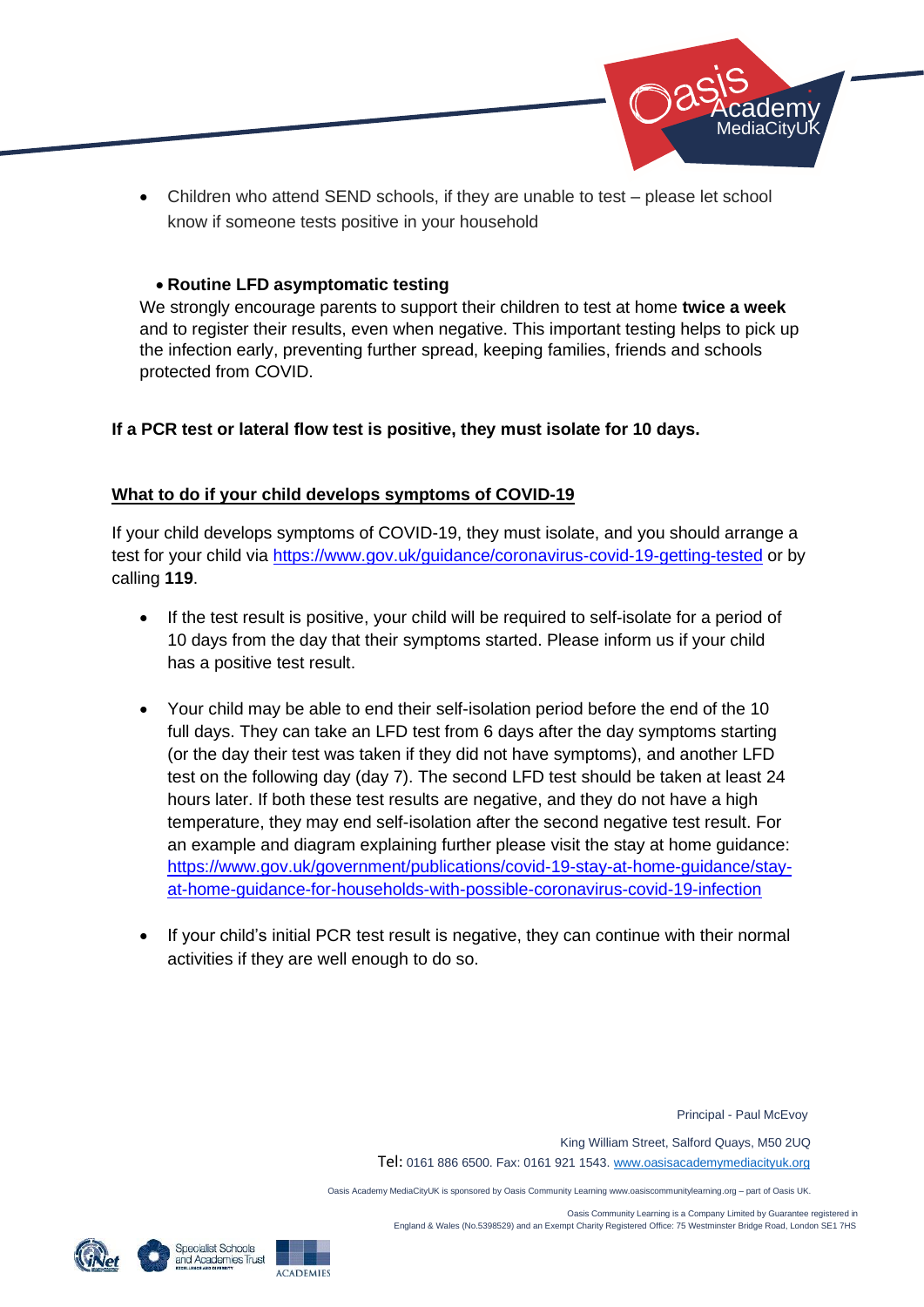

Household contacts who are aged over 18 years and 6 months and not fully vaccinated, are legally required to self-isolate and should take a PCR test.

Household contacts who are,

- fully vaccinated
- or aged under 18 years and 6 months
- or have taken part in or are currently part of an approved COVID-19 vaccine trial
- or not able to get vaccinated for medical reasons.

Are NOT legally required to self isolate, but are strongly advised to take daily LFD tests for 7 days. Household contact must isolate if they develop symptoms and take a PCR test.

Household contacts who are aged under 5 years old are not legally required to isolate but should take a PCR test. They do not need to take part in daily testing of close contacts.

Please visit the link to Public Health England's guidance for households with possible COVID-19 infections: [https://www.gov.uk/government/publications/covid-19-stay-at-home](https://www.gov.uk/government/publications/covid-19-stay-at-home-guidance/stay-at-home-guidance-for-households-with-possible-coronavirus-covid-19-infection)[guidance/stay-at-home-guidance-for-households-with-possible-coronavirus-covid-19](https://www.gov.uk/government/publications/covid-19-stay-at-home-guidance/stay-at-home-guidance-for-households-with-possible-coronavirus-covid-19-infection) [infection](https://www.gov.uk/government/publications/covid-19-stay-at-home-guidance/stay-at-home-guidance-for-households-with-possible-coronavirus-covid-19-infection)

Public Health:

- 1. Are **still advising immediate isolation** to anyone who is suffering three **classical symptoms**, namely: new continuous cough; a high temperature (fever); or a loss of or change in normal sense of taste or smell, or have a positive test result
- 2. Are advising, children who are identified as contacts and become unwell with any of the symptoms below are **not expected to isolate immediately** but would be advised to book a PCR test.

The non-classical symptoms associated with the virus can include:

- Vomiting/nausea/off your food
- Diarrhoea
- Sleeping more than usual/extreme tiredness
- Listless/restless/agitated
- Shortness of breath
- Feeling cold
- Headache
- Severe body aches
- Sore throat
- Congested or runny nose
- Skin rash
- Complaining of anything that is not feeling themselves.

Principal - Paul McEvoy

King William Street, Salford Quays, M50 2UQ

Tel: 0161 886 6500. Fax: 0161 921 1543[. www.oasisacademymediacityuk.org](http://www.oasisacademymediacityuk.org/)

Oasis Academy MediaCityUK is sponsored by Oasis Community Learning www.oasiscommunitylearning.org – part of Oasis UK.



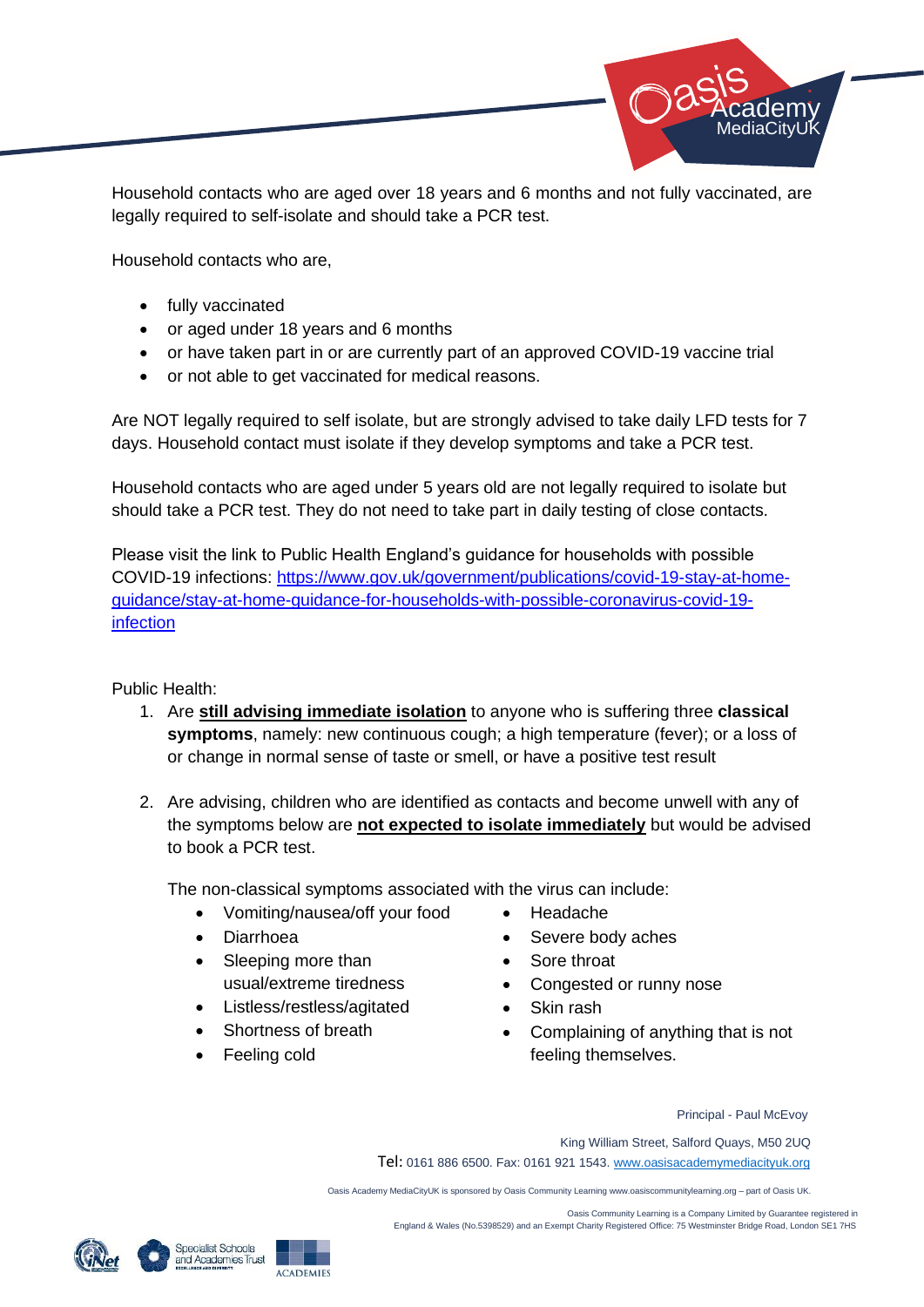

**3.** To book a PCR test please visit [www.gov.uk/get-coronavirus-test](http://www.gov.uk/get-coronavirus-test) and, when prompted, click the box **'I've been told to get a test by my local council, health protection team or healthcare professional'** option.

### **Test and Trace Support Payments**

If a person is asked to self-isolate by NHS Test and Trace and is on a low income, unable to work from home and will lose income as a result, they may be entitled to a payment of £500 from their local authority under the Test and Trace Support Payment scheme. This now applies to parents/ carers who cannot work from home and will lose income by self-isolating or staying at home to care for the child.

People who are eligible for the £500 Test and Trace Support Payment (TTSP), will still be asked to take a confirmatory PCR if they receive a positive LFD result, to enable them to access financial support.

Further details are available via: [https://www.salford.gov.uk/benefits/test-and-trace-support](https://www.salford.gov.uk/benefits/test-and-trace-support-payments/my-child-is-having-to-isolate/)[payments/my-child-is-having-to-isolate/](https://www.salford.gov.uk/benefits/test-and-trace-support-payments/my-child-is-having-to-isolate/)

Please remember, although COVID-19 is circulating in the community, usual childhood illnesses are too; and it is important that these are not missed. Please contact your GP or NHS111 if you are worried; or call 999 if seriously unwell.

If you have any questions or concerns, please refer to the government website; or call The Spirit of Salford Helpline on 0800 952 1000 Further information is included in the information sheet below.

Best wishes

Mr McEvoy

Principal

Principal - Paul McEvoy

King William Street, Salford Quays, M50 2UQ

Tel: 0161 886 6500. Fax: 0161 921 1543[. www.oasisacademymediacityuk.org](http://www.oasisacademymediacityuk.org/)

Oasis Academy MediaCityUK is sponsored by Oasis Community Learning www.oasiscommunitylearning.org – part of Oasis UK.





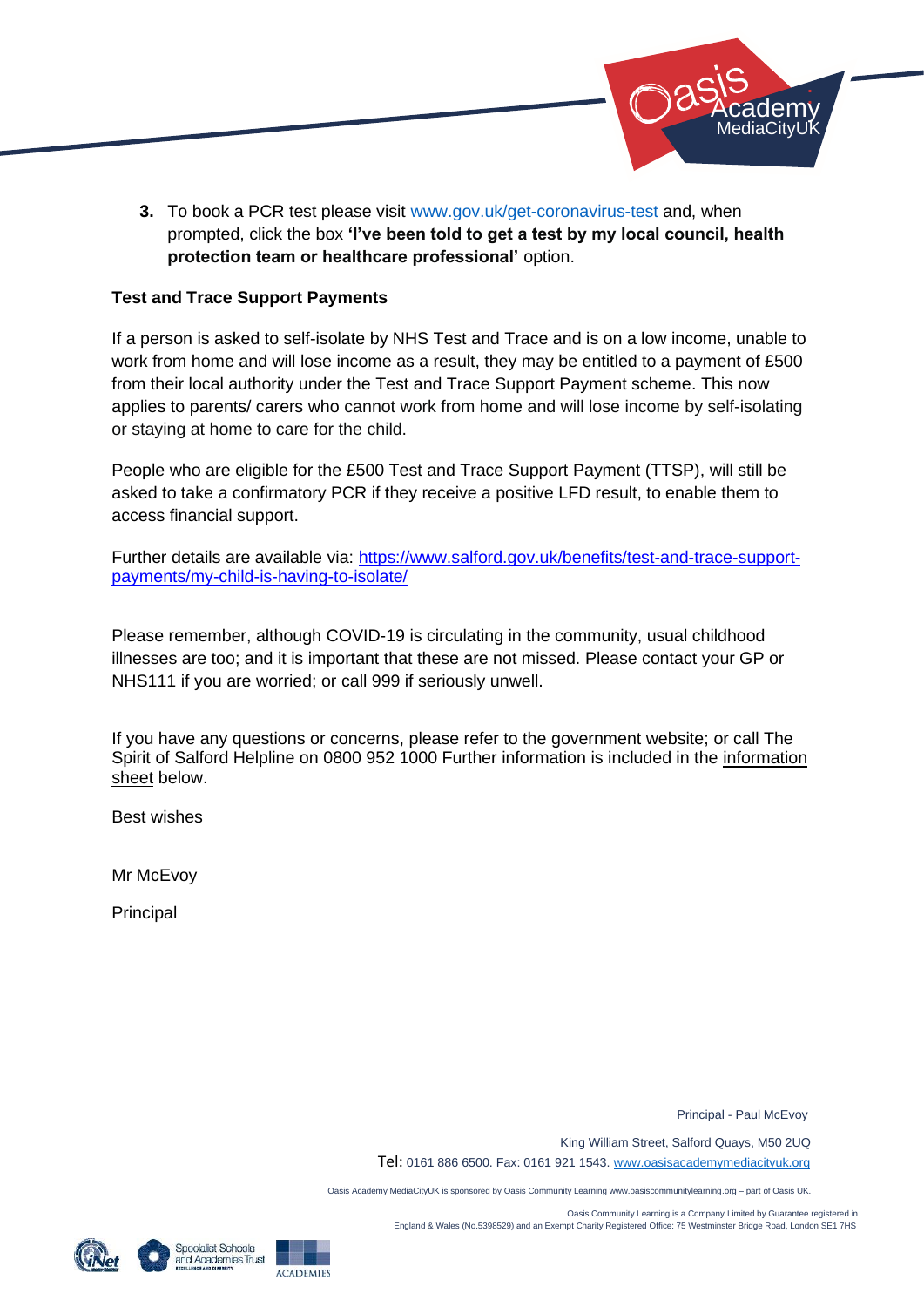

### **Information sheet**

If you think that someone in your household has come in contact with a confirmed case or you need help or advice about self-isolation, please call the Spirit of Salford helpline on **0800 952 1000.** 

Public Health Advice on symptoms

If anyone in your household becomes unwell with one of the symptoms of Coronavirus (COVID-19) please isolate them immediately and book a test by ringing **119** or go to [https://www.nhs.uk/conditions/coronavirus-covid-19/testing-and](https://www.nhs.uk/conditions/coronavirus-covid-19/testing-and-tracing/get-a-test-to-check-if-you-have-coronavirus/)[tracing/get-a-test-to-check-if-you-have-coronavirus/](https://www.nhs.uk/conditions/coronavirus-covid-19/testing-and-tracing/get-a-test-to-check-if-you-have-coronavirus/)

**Symptoms of coronavirus (COVID-19) are recent onset of any of the following:**

- A new continuous cough
- A high temperature (fever)
- A loss of, or change in, your normal sense of taste or smell (anosmia)

# **There are also other non-classical symptoms that can be associated with the virus.**

Information about COVID-19 symptoms and management of the virus can be found here, [www.nhs.uk/conditions/coronavirus-covid-19/](http://www.nhs.uk/conditions/coronavirus-covid-19/)

## **How to stop COVID-19 spreading**

There are things you can do to help reduce the risk of you and anyone you live with getting ill with COVID-19

- wash your hands with soap and water often do this for at least 20 seconds
- use hand sanitiser gel if soap and water are not available

Principal - Paul McEvoy

King William Street, Salford Quays, M50 2UQ

Tel: 0161 886 6500. Fax: 0161 921 1543[. www.oasisacademymediacityuk.org](http://www.oasisacademymediacityuk.org/)

Oasis Academy MediaCityUK is sponsored by Oasis Community Learning www.oasiscommunitylearning.org – part of Oasis UK.